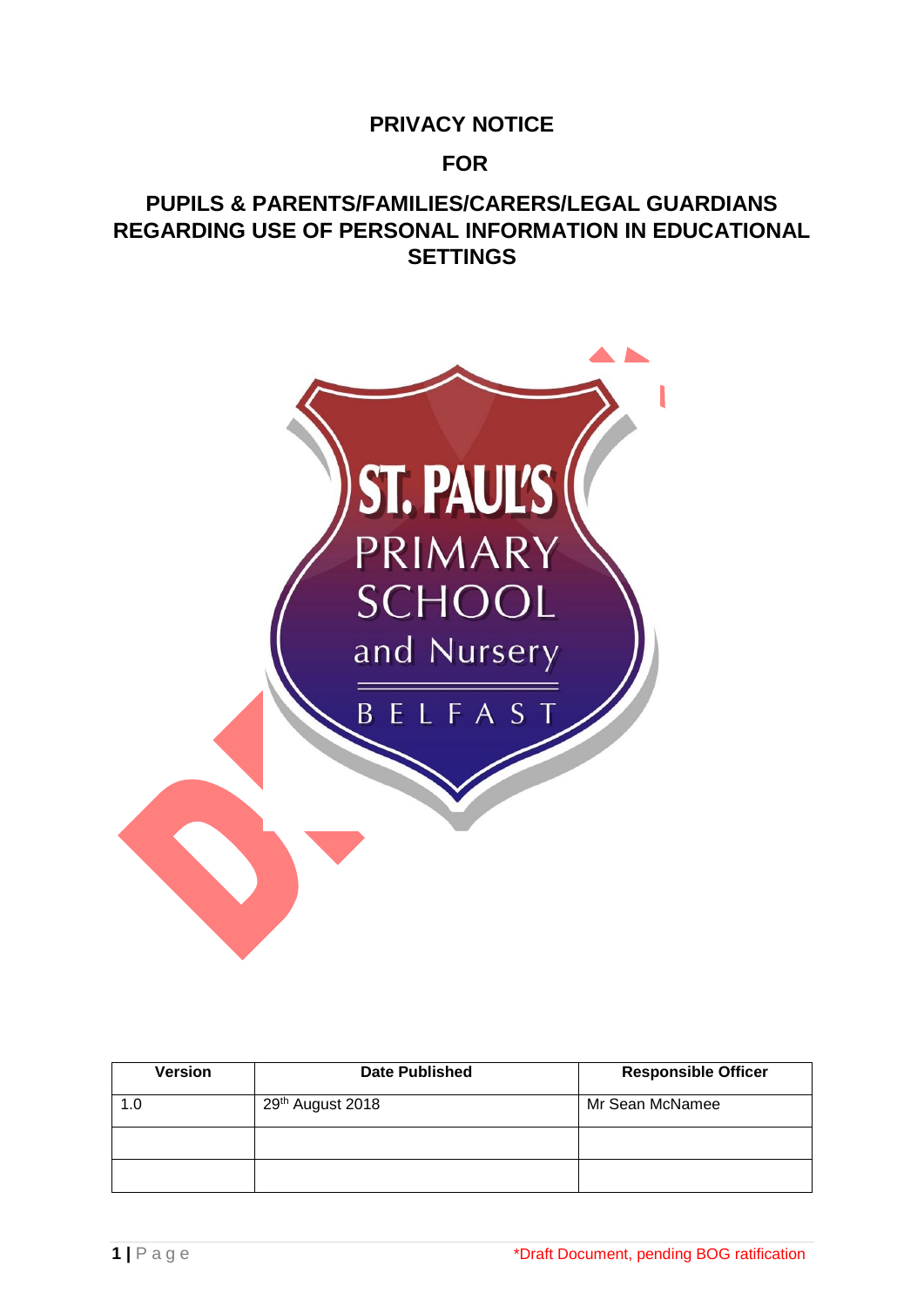

# **For Pupils & Parents/Families/Carers/Legal Guardians**

# **ABOUT US**

Saint Paul's Primary and Nursery School is the data controller of the personal information we hold about our pupils and their parents/families/carers/legal guardians. This means that we are responsible for deciding how we hold and use the personal information which we collect.

We are required under the General Data Protection Regulation (GDPR) to notify you of the information contained in this privacy notice.

We collect and use pupil information under the Education Act (Northern Ireland) 2014 and other legislation. You may find the specific legislation at https://www.educationni.gov.uk/department-education-legislation.

The majority of pupil information you provide to us is information which you are legally obliged to provide but some pupil information is provided to us on a voluntary basis. When collecting information from you we will inform you whether you are required to provide certain pupil information to us or if you have a choice in this.

This notice applies to prospective, current and former pupils and their families/carers/legal guardians and those applying for a place at the school and their families/carers/legal guardians. We may update this notice at any time but if we do so, we will inform you as soon as reasonably practicable.

It is important that you read and retain this notice, together with any other privacy notice we may provide on specific occasions when we are collecting or processing personal information about you, so that you are aware of how and why we are using such information and what your rights are under the GDPR.

If you have any questions about this privacy notice or how we handle personal information, please contact the Principal who will deal with your query. The Principal can be contacted on [info@stpaulsmica.belfast.ni.sch.uk,](mailto:smcnamee381@stpaulsmica.belfast.ni.sch.uk) (028) 90 328 968 or via post/arranged appointment: 34- 35 Mica Drive, Belfast, Co. Antrim, BT12 7NN.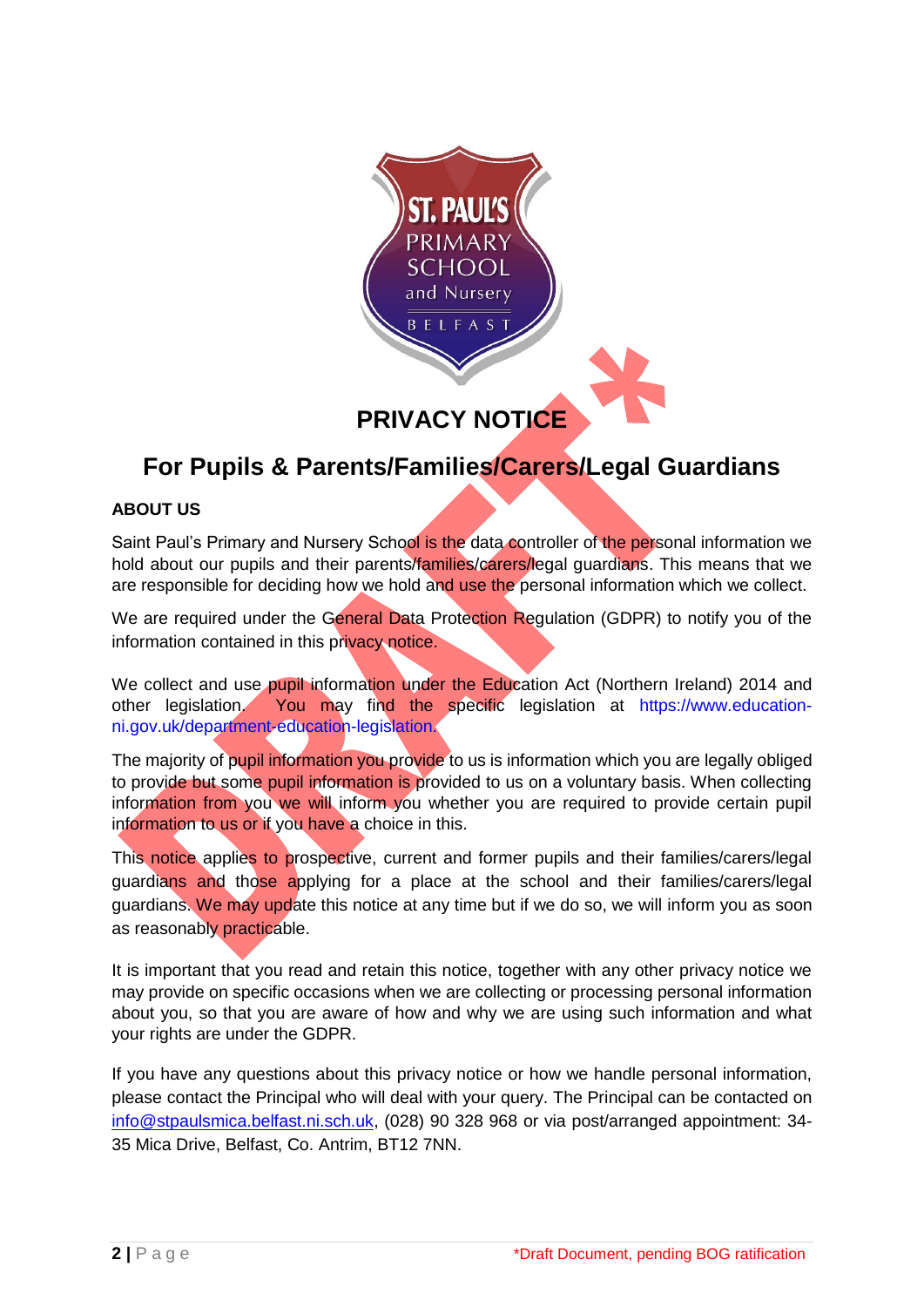Our Data Protection Officer is the Education Authority and it monitors the school's data protection procedures to ensure they meet the standards and requirements of the GDPR. Please contact the Data Protection Officer at the Education Authority, e-mail: [dpo@eani.org.uk](mailto:dpo@eani.org.uk) or telephone: 028 8241 1300.

You have the right to make a complaint at any time to the Information Commissioner's Office (ICO), the UK supervisory authority for data protection issues. The ICO's details are as follows:

### **The Information Commissioner's Office – Northern Ireland**

3rd Floor 14 Cromac Place, Belfast BT7 2JB

Telephone: 028 9027 8757 / 0303 123 1114 Email: ni@ico.org.uk

# **HOW DO WE COLLECT AND HOLD PERSONAL INFORMATION?**

We collect some personal information about our pupils and their families/carers/legal guardians during a pupil's application process to the school.

We will sometimes collect additional information from third parties such as the Education Authority, Department of Education, examination board or previous school attended by a pupil.

We mainly collect personal information about our pupils and their families/carers/legal guardians throughout the course of the pupil's time at the school, for instance when completing educational visit consent forms, from statutory curriculum assessments and throughout our relationship with a pupil when we are exercising our legal obligations as a public educational body and during our pastoral care.

# **WHAT PERSONAL INFORMATION DO WE COLLECT, STORE AND USE ABOUT OUR PUPILS?**

Personal information is information that identifies you and relates to you. We will collect, store and use the following categories of personal information about our pupils:

- Personal information (such as name, age, date of birth, photographs and unique pupil number)
- Contact information (such as address, emergency contact information and telephone number)
- Attendance information (such as sessions attended, number of absences and absence reasons)
- Assessment information (such as statutory assessment process, and standardised tests provided by commercial companies)
- Exclusion and behavioural information
- CCTV footage captured in school and other information obtained through electronic means
- Non-sensitive characteristic information (such as free school meal eligibility)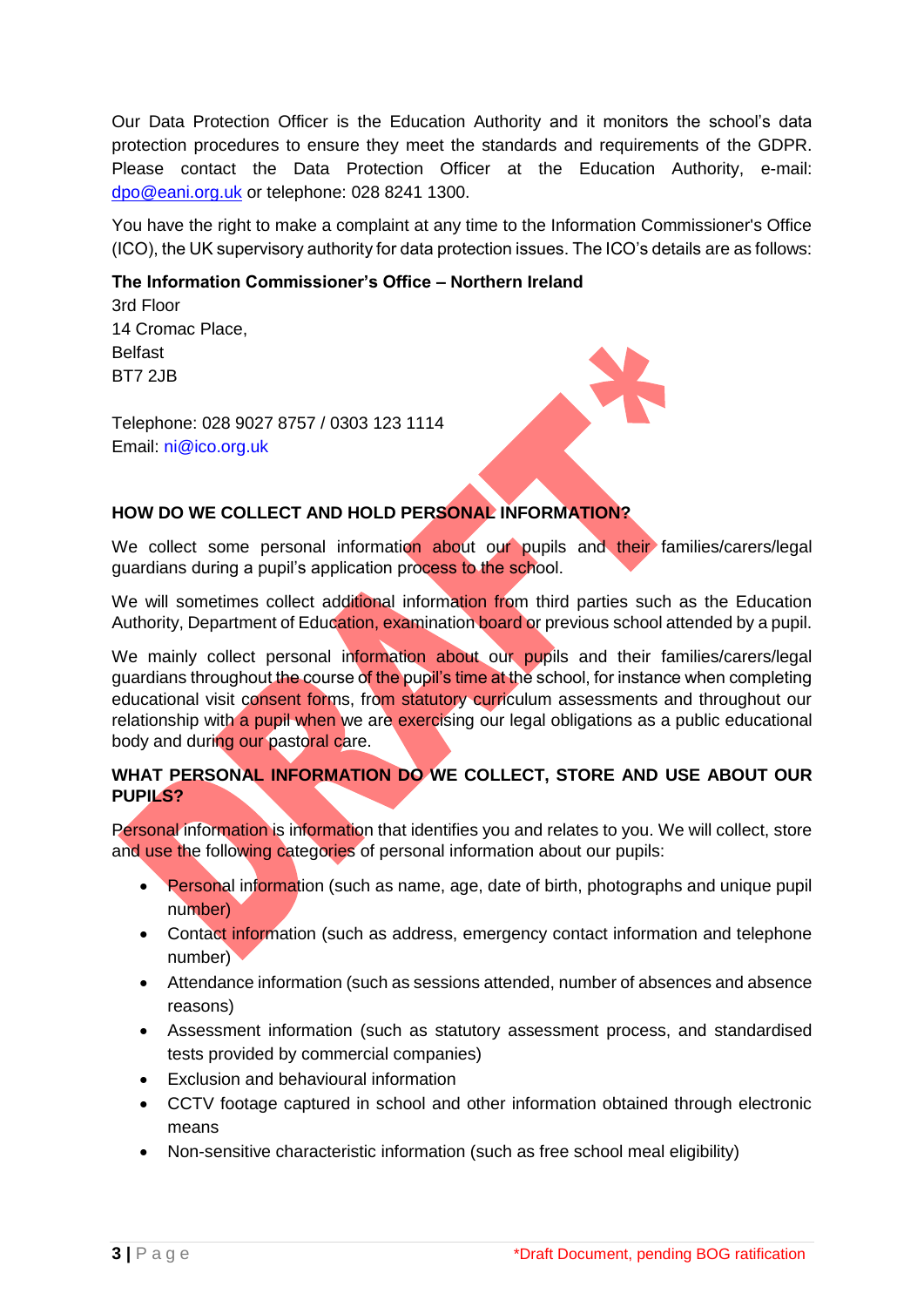• Special categories of information (such as ethnicity, language, country of birth, nationality, information regarding health, special educational needs, allergies and disability).

#### **WHAT PERSONAL INFORMATION DO WE COLLECT, STORE AND USE ABOUT OUR PUPILS'/ PARENTS/FAMILIES/CARERS/LEGAL GUARDIANS?**

We will collect, store and use the following categories of personal information about our pupils'/parents/families/carers/legal guardians:

- Personal information (such as name, age, date of birth and photographs)
- Contact information (such as address and telephone number)
- Financial information (such as bank account details and payment history)
- CCTV footage captured in school and other information obtained through electronic means

# **WHY DO WE COLLECT, STORE AND USE THIS INFORMATION?**

We will only use personal information when the law allows us to. Most commonly, we will use personal information relating to our pupils and their parents/families/carers/legal guardians where we need to comply with our legal obligations and where it is needed in the public interest for us to exercise our authority as a public educational body.

In some cases we may use personal information where it is necessary for our legitimate interests (or those of a third party) and your interests and fundamental rights do not override those interests. For example, the school has a legitimate interest in providing pupils with an education, safeguarding and promoting pupil welfare, facilitating the efficient operation of the school.

We may also use your personal information, less frequently to protect a pupil's or their family's interests (or someone else's interests). For example, when investigating a complaint made by another pupil.

We keep personal information electronically on the School's information management systems, the School's IT network, or manually in indexed filing systems.

Situations in which we will use personal data, including special category data, include:

# • **Teaching & Learning**

For example:

- o to monitor and report on pupil progress
- $\circ$  to provide appropriate pastoral care
- **Safeguarding & Child Protection**

#### For example:

o to safeguard pupils

# • **Statutory Returns**

For example:

- o to monitor equal opportunities
- **Security**

For example:

 $\circ$  to comply with health and safety obligations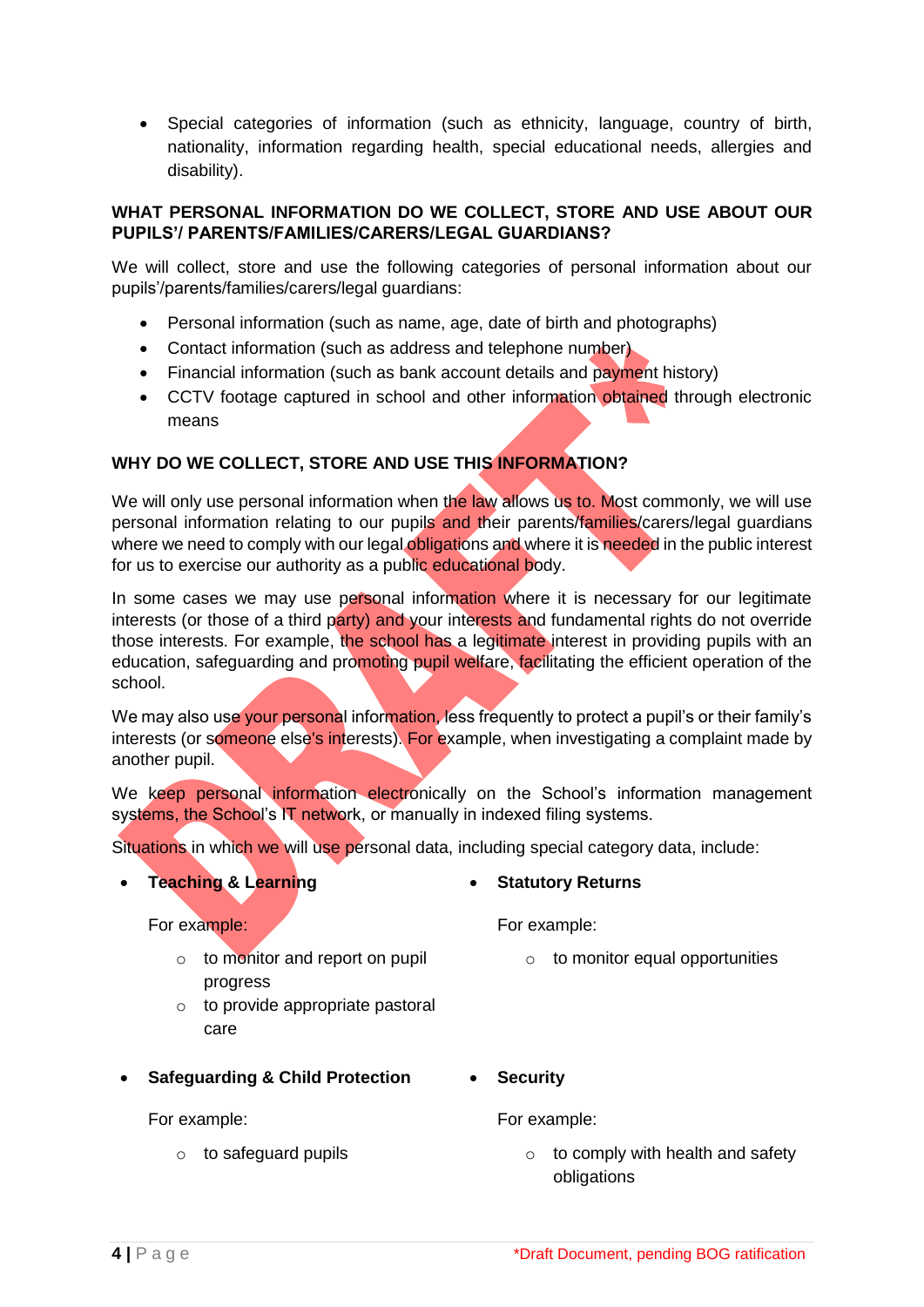- 
- **Business Continuity**

For example:

- $\circ$  to assess the quality of our services
- **Communications**

#### For example:

 $\circ$  to foster links between the school and the local community, including fundraising events

- $\circ$  to manage a pupil's absence  $\circ$  to comply with the law regarding data sharing
	- **Access to Systems**

For example:

- o to support pupil learning
- **Sound Financial Management**

# For example

o to provide more efficient means of payment for school facilities such as catering services

# **CONSENT**

Whilst the majority of the personal data provided to the school is required for us to comply with our legal obligations, some of that information is provided on a voluntary basis through parental consent (namely, a parent's/carer's/legal guardian's express agreement). A pupil aged 13 or over is considered capable of giving consent themselves and will not require express agreement from a parent/carer/legal guardian. However, if a child is not considered capable of giving consent themselves for example, due to an identified special educational need, an adult with parental responsibility may exercise the child's data protection rights on their behalf.

Where we need consent, for example for taking photographs to use on school displays, for school publicity and/or the school website, the school will provide the person with parental responsibility for a pupil with a specific and clear notice which explains the reasons why the data is being collected and how the data will be used. You should be aware if you do not consent to our collection of this type of data, this will not affect the standard of education we deliver to the pupil.

If we ask for your consent to use personal information, you can take back this consent at any time. Please contact the school if you would like to withdraw any consent you have given.

Please be aware that we do not need to obtain parental consent if personal data is to be processed for the purposes of obtaining counselling services for the child.

# **HOW LONG IS THE INFORMATION STORED FOR?**

We will only keep personal information for as long as necessary to fulfil the purposes we collected it (for example, to educate and look after pupils) and including for the purposes of satisfying any legal, accounting, or reporting requirements.

We do not store personal data forever; we only hold pupil and family data for as long as we are legally able to do so. However, sometimes we will keep personal information for historical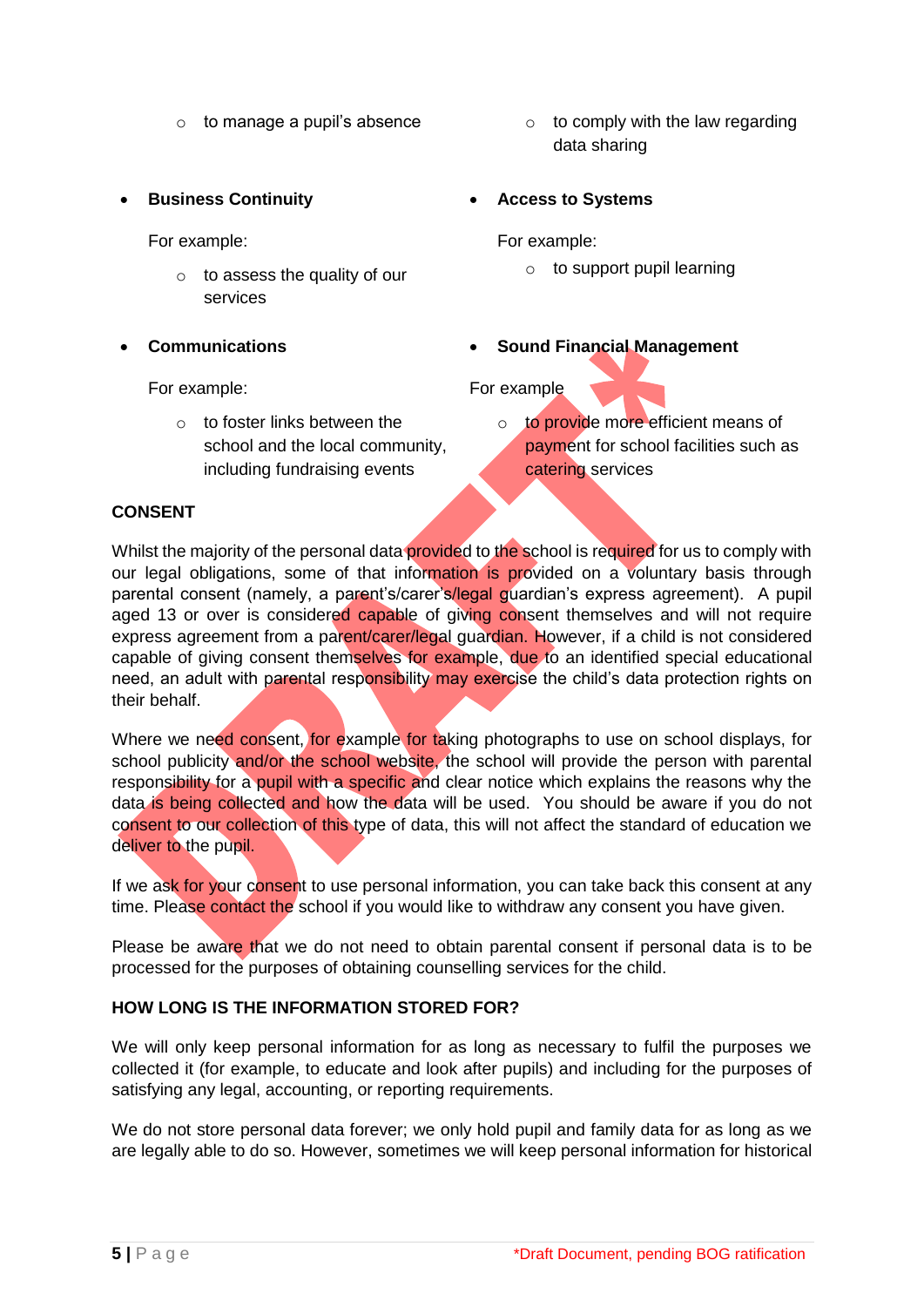reasons (e.g. year group or sports team photographs) but you will always have a right to ask for it to be destroyed.

This is a link to the Department of Education Document Retention and Disposal Policy which can be found at [https://www.education-ni.gov.uk/publications/disposal-records-schedule.](https://www.education-ni.gov.uk/publications/disposal-records-schedule)This will give you more information about how long we keep personal information.

In determining the appropriate retention period for personal information, we consider the amount, nature, and sensitivity of the personal data, the potential risk of harm from unauthorised use or disclosure of your personal data, the purposes for which we process your personal data and whether we can achieve those purposes through other means, and the applicable legal requirements.

In some circumstances we may anonymise your personal information so that it can no longer be associated with you, in which case we may use such information without further notice to you.

# **DATA SECURITY**

We have put in place appropriate security measures to prevent personal information from being accidentally lost, used or accessed in an unauthorised way, altered or disclosed. In addition, we limit access to your personal information to those employees, agents, contractors and other third parties who have a need to know. They will only process personal information on our instructions and they are subject to a duty of confidentiality.

We have put in place procedures to deal with any suspected data security breach and will notify you and any applicable regulator (currently the Information Commissioner's Office) of a suspected breach where we are legally required to do so.

# **WHO WE SHARE PUPIL INFORMATION WITH**

We may have to share pupil and their family's data with third parties, including third-party service providers and other bodies such as:

- the new school/s that the pupil attends after leaving us
- the Department of Education
- the Education Authority for Northern Ireland
- Northern Ireland Council for Curriculum Examinations and Assessments
- **The Board of Governors**
- Council for Catholic Maintained Schools
- General Teaching Council for Northern Ireland
- **Middletown Centre for Autism**
- Youth Council for Northern Ireland
- Exceptional Circumstances Body
- Department of Health and Health & Social Care Trusts
- PSNI
- C2K School Management Information System
- Commercial standardised test providers.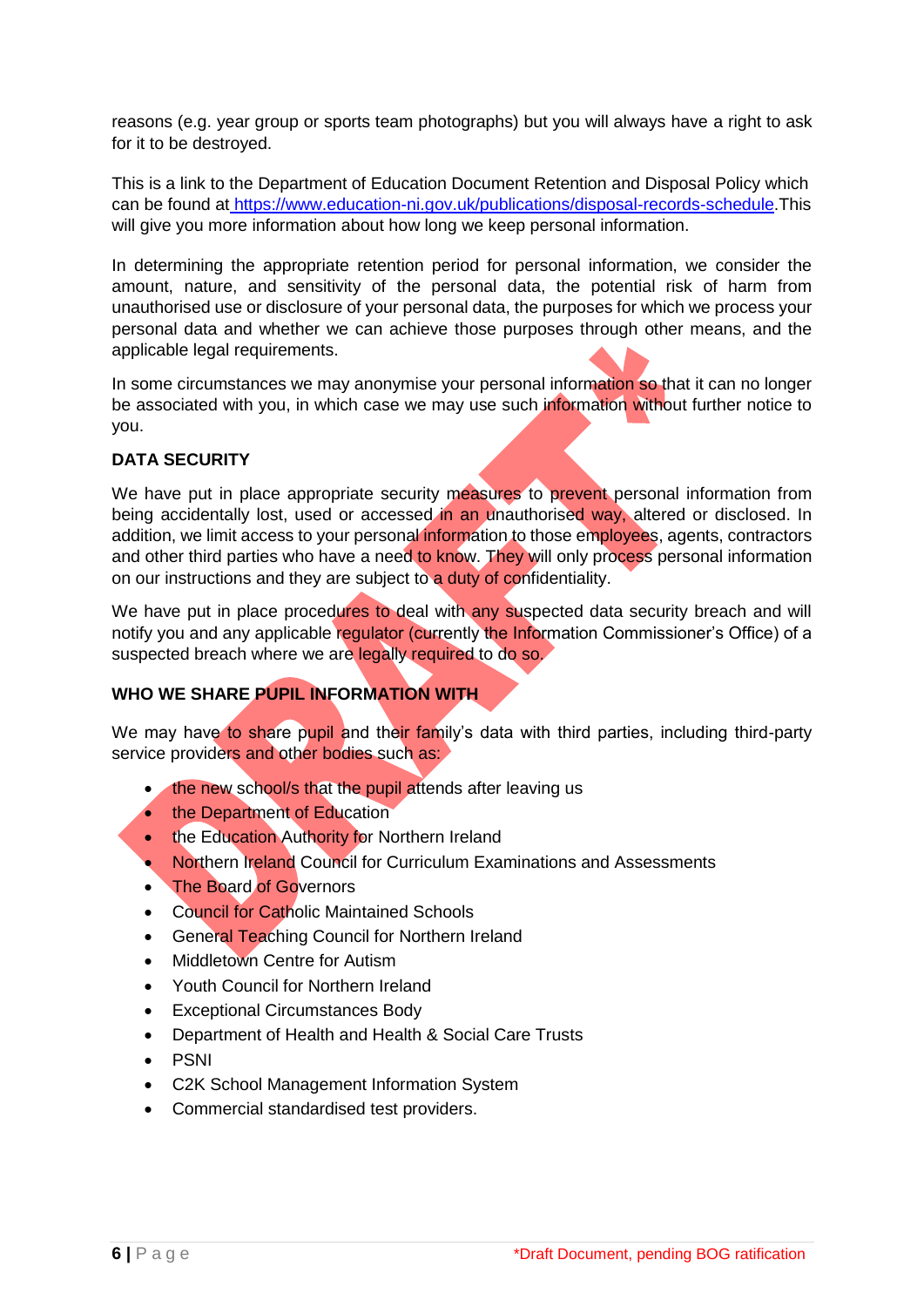#### **WHY WE SHARE PUPIL INFORMATION**

We do not share information about our pupils with anyone without consent unless the law and our policies allow us to do so. We only permit access to personal data for specified purpose and in accordance with our instructions.

We are required to share pupils' data with the Department of Education and/or the Education Authority on a statutory basis. This data sharing underpins school funding and educational attainment policy and monitoring. We also share information with the NHS or a pupil's destination upon leaving school.

We will not transfer the personal information we collect about you to any country outside the EEA without telling you in advance that we intend to do so and what steps we have taken to ensure adequate protection for your personal information in those circumstances.

Whenever we transfer your personal information or that of your child outside of the EEA, we ensure that it is protected to the same standard as it would if it remained inside the EEA. Please contact the Principal if you would like further details on how we transfer your personal information outside of the EEA.

# **YOUR RIGHTS OF ACCESS, CORRECTION, ERASURE AND RESTRICTION**

Under GDPR, pupils/parents/families and carers have the right to request access to information about them that we hold. To make a request for your personal information, or be given access to your child's educational record, contact the Principal. The Principal can be contacted on [info@stpaulsmica.belfast.ni.sch.uk,](mailto:smcnamee381@stpaulsmica.belfast.ni.sch.uk) (028) 90 328 968 or via post/arranged appointment: 34-35 Mica Drive, Belfast, Co. Antrim, BT12 7NN.

We may need to request specific information from you to help us confirm your identity and ensure your right to access the information (or to exercise any of your other rights). This is another appropriate security measure to ensure that personal information is not disclosed to any person who has no right to receive it.

Under certain circumstances, by law a parent/carer/legal guardian or a child over the age of 13 (who is considered competent to do so) has the right to:

- **Request access** to personal information (commonly known as a "data subject access request<sup>"</sup>). This enables you to receive a copy of the personal information we hold about you and your child and to check that we are lawfully processing it. You will not have to pay a fee to access your personal information (or to exercise any of the other rights). However, we may charge a reasonable fee if your request for access is clearly unfounded or excessive. Alternatively, we may refuse to comply with the request in such circumstances.
- **Request correction** of the personal information that we hold about you and your child. This enables you to have any incomplete or inaccurate information we hold corrected.
- **Request erasure** of personal information. This enables you to ask us to delete or remove personal information where there is no good reason for us continuing to process it. You also have the right to ask us to delete or remove your personal information where you have exercised your right to object to processing (see below).